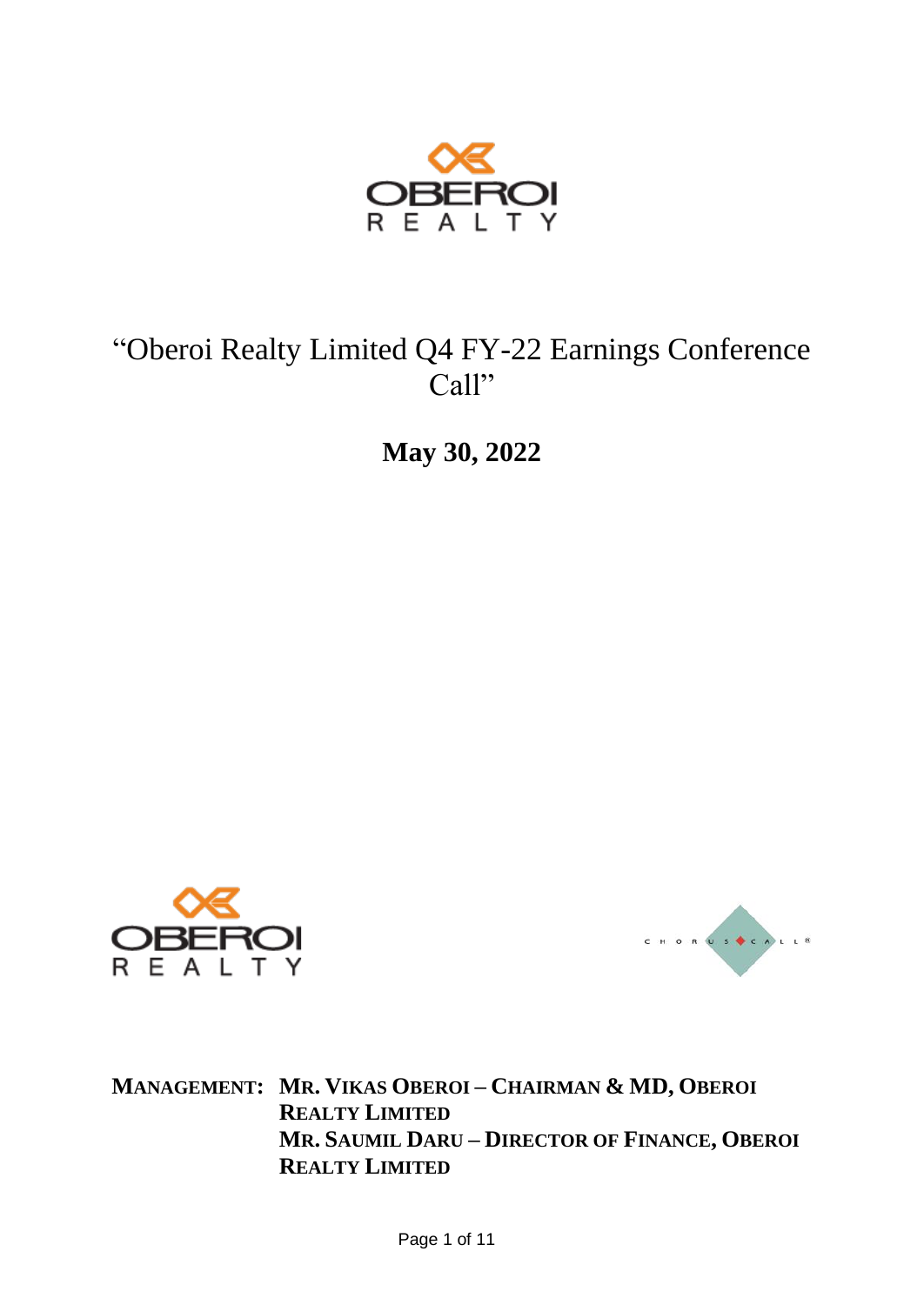

**Moderator:** Ladies and gentlemen, good day and welcome to the Oberoi Realty Q4 FY22 Earnings Conference Call. We have Mr. Vikas Oberoi – the Chairman and Managing Director of the company and Mr. Saumil Daru – Director of Finance of the company with us for the call.

> Please note that this call will be for 30 minutes and for the duration of this conference call, all participant lines will be in the listen-only mode and this conference call is being recorded and the transcript of the same may be put up on the website of the company. After the management's discussion, there will be an opportunity for you to ask questions. Should anyone need assistance during the conference call, you may signal the operator by pressing '\*' then '0' on your touchtone telephone.

> Before I hand the conference over to the management, I would like to remind you that certain statements made during the course of this call may not be based on historical information or facts and may be forward-looking statements including those relating to general business statements, plans, strategy of the company, the future financial condition and growth prospect. The forward-looking statements are based on expectations and projections and may involve a number of risks and uncertainties and other factors that could be cause actual results, opportunities and growth potential to differ materially from those suggested by such statements.

> I now hand-over the conference to Mr. Vikas Oberoi, the Chairman and Managing Director of the company. Thank you and over to you Sir.

**Vikas Oberoi:** Thank you. Good morning, good afternoon, good evening to all of you as per the time zone from which you have logged in and welcome to the conference call of fourth quarter financial year 2022 results and business updates. Thank you all for taking time to attend this call. I hope your family and you are doing well and keeping yourself safe.

> Before we begin, I would like to share a few quick updates. We closed FY 2022 with our best ever bottom line and the PAT of the company crossing Rs.1000 crore mark for the first time. This gives us immense confidence to continue to grow and deliver value to all our stakeholders.

> On the business development side, I'm very happy to let you know that in the last quarter we've closed two land acquisitions. One is a land parcel at Peddar Road and the other one is a land parcel at Kolshet Road, Thane. The Peddar Road property has a potential of 75,000 square feet carpet, say about 1,25,000 square feet saleable. The Kolshet Road property could give us another 2.5 million square feet. I'm sure most of you have gone through the numbers in the presentation. As you would have seen all the projects have contributed to driving the top line. With this I will open the floor to questions and answer and happy to address each of you individually.

**Moderator:** Thank you. Ladies and gentlemen, we will now begin with the question-and-answer session. The first question is from the line of Pritesh Sheth from Motilal Oswal.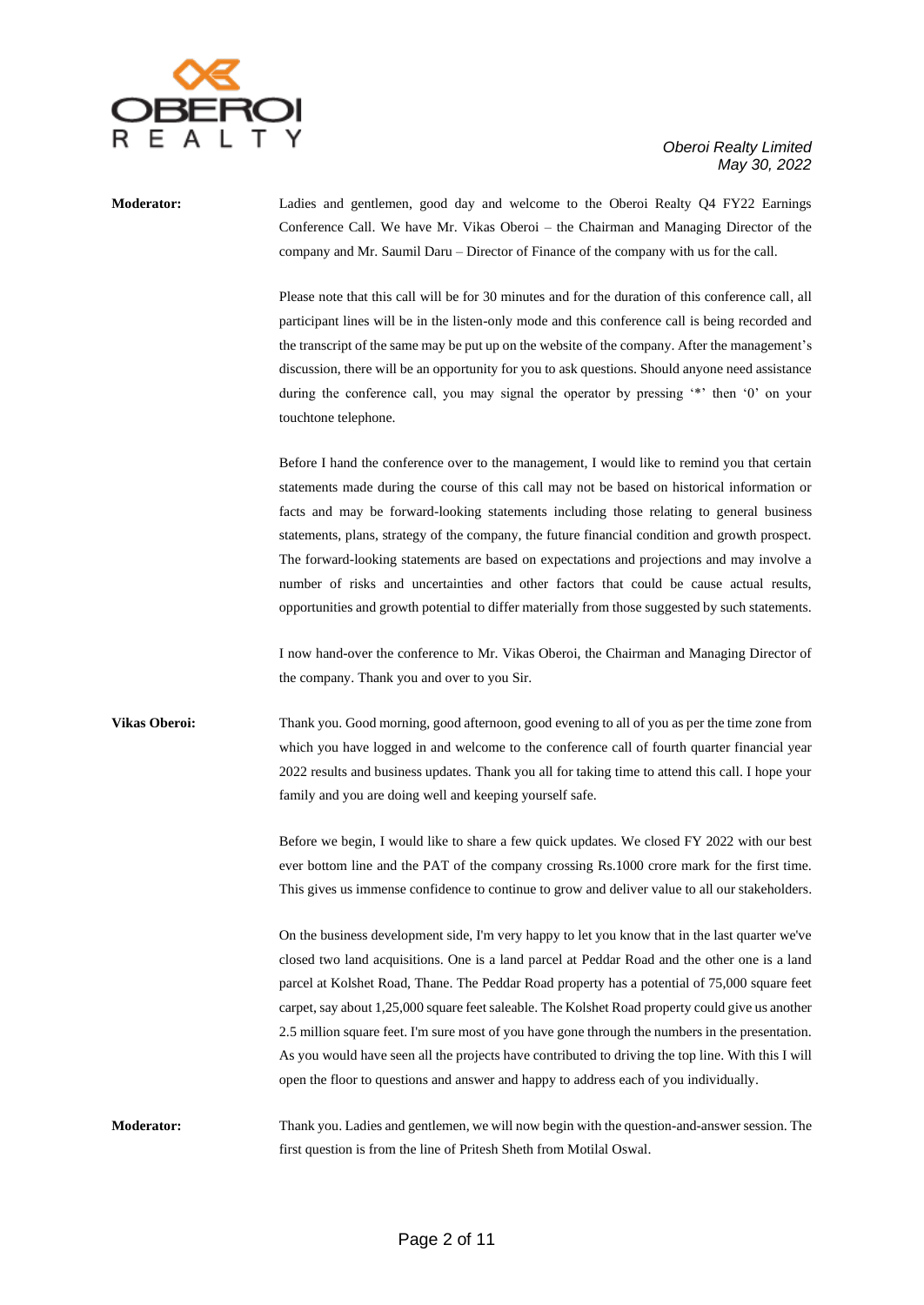

- **Pritesh Sheth:** Congrats on the new deal signings. My first question is on when are we looking to launch those projects, are they very near to the launch or are we still yet to build in the design and development part of it?
- **Vikas Oberoi:** We obviously just acquired the property and we've immediately got onto designing. Whatever it takes in terms of getting our approvals in place, we will then quickly go out there and launch these projects. From our past experience, we feel that it could safely happen within now, the new financial year for sure, whether it's the third quarter or the fourth quarter something one needs to see, but it's certainly within this year.
- **Pritesh Sheth:** Can you provide an update on the first Thane project that you acquired in terms of launch how far we are?
- **Vikas Oberoi:** Again, we are waiting for final approvals, as you know that RERA does not allow you to start marketing the project until you have all the permissions in hand. We do have an approval but you need environment clearance even that is like literally happening as we speak. Once we have that in our hand, we would probably roll that out too…that looks more like in the second quarter of this financial year '22-23.
- **Pritesh Sheth:** Sure. Lastly on Mulund projects, we are still seeing the construction progress at 70% on an average for both these projects and I think the delivery timeline is scheduled at December '22. Are we on time to deliver that? I mean 30% of construction, will we complete that within the next couple of quarters or we are going to see some delay in terms of possession?

**Vikas Oberoi:** No, delay at all. We are absolutely pushing to complete it within the given timelines.

- **Moderator:** We will move on to the next question that is from the line of Dhruvesh Sanghvi from Prospero Tree.
- **Dhruvesh Sanghvi:** I just want to know first question is related to the Three Sixty West project, I mean we have been talking about the OC. If you can guide us in terms of where exactly are we stuck. I understand that there may be a lot of buyers looking to go for the post GST era because that project is almost complete. So some thoughts on that will really help thinking where is it going?
- **Vikas Oberoi:** So, we are very certain it should happen within this month and we ourselves are waiting. You know this is a fully built, fully paid-up project and really looking forward to now getting down to selling it.
- **Dhruvesh Sanghvi:** In terms of Thane when you say the environmental clearances but is it—I mean I know that you are more excited and naturally the entire organization is working towards that and we are waiting for it but—does it look that this Q2 '23 looks like a really strong timeline that we will be able to mostly manage and go for it, considering no pandemic and no such things of course?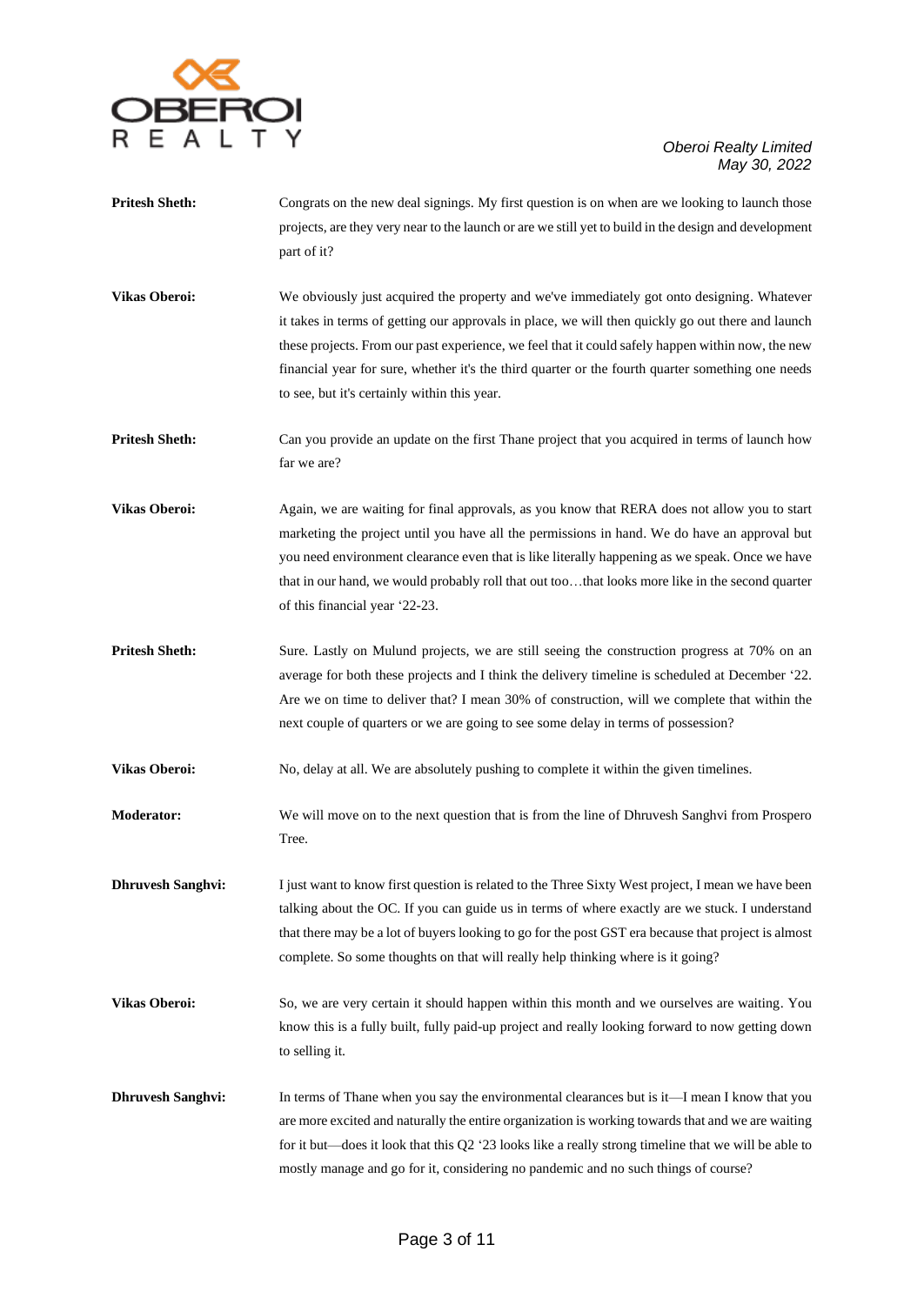

**Vikas Oberoi:** Obviously, firstly we are ready with our show apartment, almost getting ready with our show apartment. We should have our approvals in hand within the next maybe a month or a month and a half and then we'll be ready to roll. So, second quarter of this financial year looks absolutely achievable. Now the idea is how you want to time it, again like what's the real period in which you want to launch and stuff like that. That probably will be the only consideration barring that we will be ready in the next 60 days to roll.

**Dhruvesh Sanghvi:** Can I squeeze in one more please?

**Vikas Oberoi:** Yes, sure please.

**Dhruvesh Sanghvi:** In terms of similarly the kind of run rate that we are having including Mulund, Borivali and Goregaon is just fantastic. It looks very clearly that in no time you may launch another individual tower at Borivali and Goregaon considering very-very less inventory available now. In that light how are the customers responding when they hear the RERA timelines to be 2027 for new towers like F and maybe anything else? And even when we check on the ground side about the A, B, C, D, there is a slight delay because of the COVID and all of it due to the construction activity getting affected. When will we see possessions coming in a big way for example Mulund is scheduled? I am assuming Sky City A, B, C, D. So, some lines on possession and along with the Oberoi Mall at Borivali because that will add to the charm and maybe help us on the pricing side also.

**Vikas Oberoi:** No absolutely. I appreciate your study on our project. In fact, we top up with our mall this month itself. We are done with the mall, then internal finishing. Our internal target is to make sure that we have our mall operational by next year. We are also doing a 5-Star hotel on top of the mall. So, you're absolutely right. It's almost like a mini–Oberoi Garden City in Borivali, it's 25 acres, five towers have topped up, finishing going on and the clubhouse work is happening. So really, I mean as a product I shouldn't be tom-tomming about my own product, but I want to use this forum to say that probably there's nothing parallel to what we build. We ourselves are very happy and excited about what we've done. As far as timelines go, we always try to beat expectations of people. Had it not been for COVID we would have done that even within the existing five towers but RERA timelines are more of a safety net for us. We obviously try and do them faster. We have set these dates and people with God's grace have so much trust in the brand which we want to retain at all costs. We don't see any resistance in people wanting to buy flats irrespective. I just want to add because you did say about Goregaon, today we almost don't have a single flat to sell in Goregaon. The next inventory for Goregaon will be delivered only once Elysian is ready. You can imagine what it will do to the pricing in Goregaon, and it will completely go through the roof because as a location it's so well established, everybody wants to stay here and they love the way it's being build. And I can clearly see the way it's gone; we literally don't have anything to sell anymore.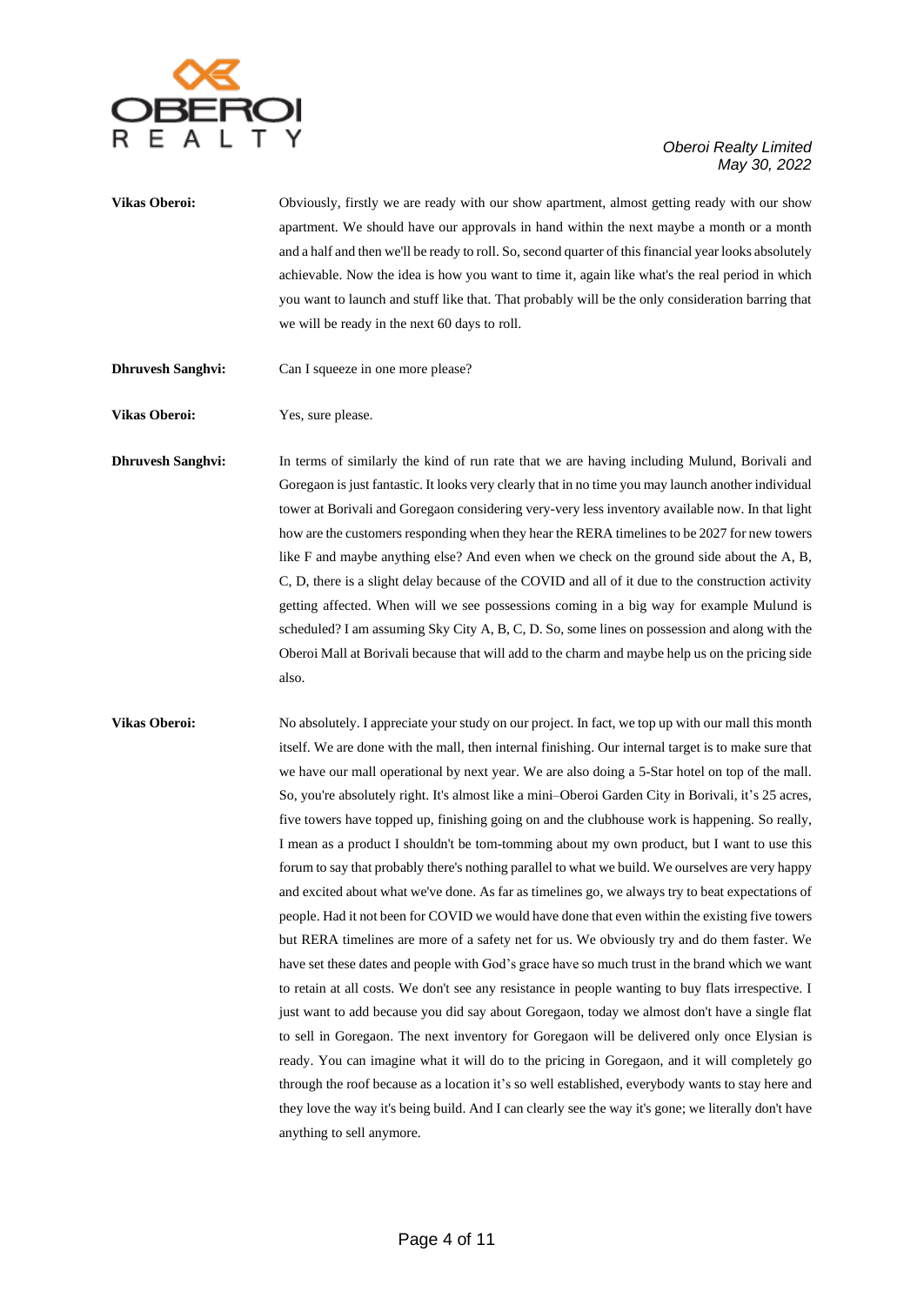

**Dhruvesh Sanghvi:** Just to add on I mean that's the feedback there also but prices are already 10% to 15% higher than what you're selling the last apartment pending.

**Vikas Oberoi:** Yes absolutely. In fact, I was personally very surprised to see pricing at beyond Rs. 40,000 per square foot on carpet also in resale and I was jokingly telling my people that our customers do a better job selling at higher prices than we do. So yes, you're right. I mean and I'm happy for them and I'm happy that we have enough to sell also but unfortunately it will only get ready and build once it's done. But our work has picked up, Elysian A is today beyond 13-14 floors. It's picked up well I think there also we will top up our construction in the next 18 months and then we start finishing. People will see volume of work happening and yes, I mean no complaints really. I mean things could have been faster but you know how it is, everybody is going through this entire post pandemic challenges of labor, of growth, of people but it's a good problem to have. So, we are not complaining really.

- **Dhruvesh Sanghvi:** One last question on strategy is, the way we are super established in Mumbai. Why are we not I mean of course you have been talking that you are keen and you will at some point see outside Mumbai, but any thoughts on there, any progress made and how are things shaping up there if at all?
- **Vikas Oberoi:** So, we have made progress, again don't want to set expectations. I'd rather close them and come back to you. We are very close to closing things. Some of them we have in fact even signed a MoU, very excited but like I said that I don't want to set any expectations. I'd rather do it and then tell. We're often blamed for being conservative but in a market where everyone is always a cowboy it's okay to be conservative.

**Moderator:** The next question is on the line of Parvez Akhtar Kazi from Edelweiss Securities.

- **Parvez Akhtar Kazi:** Few questions from my side, first when can we see incremental launches in Goregaon, Borivali and the Bhandup projects? That is question number one. And the second in light of the commodity price increase what is your outlook on the pricing front both in our projects to mitigate the impact of commodity price and also in general at a systemic level. These are my two questions.
- **Vikas Oberoi:** So Parvez, firstly Goregaon and Borivali towers will happen as I spoke earlier. We did say that they are on the cards. The inventories are low. So, we will probably start rolling out one tower each, pretty much maybe the next quarter or the quarter after that. And on the commodity price increase, we are very lucky. Our price points are much higher and the contribution of construction cost is significantly lower compared to many other developers. Let's say, if my construction cost probably is about 20% of my overall cost or 25%, if there is a 10%-15% increase or a 20% increase it's effectively only about 4% or 5% on the sale price. And of course, I mean you know the sensitivity to price increase by 5%-10% customers are not really bothered because they also see commodity cycle catching up or there is an increase in steel and cement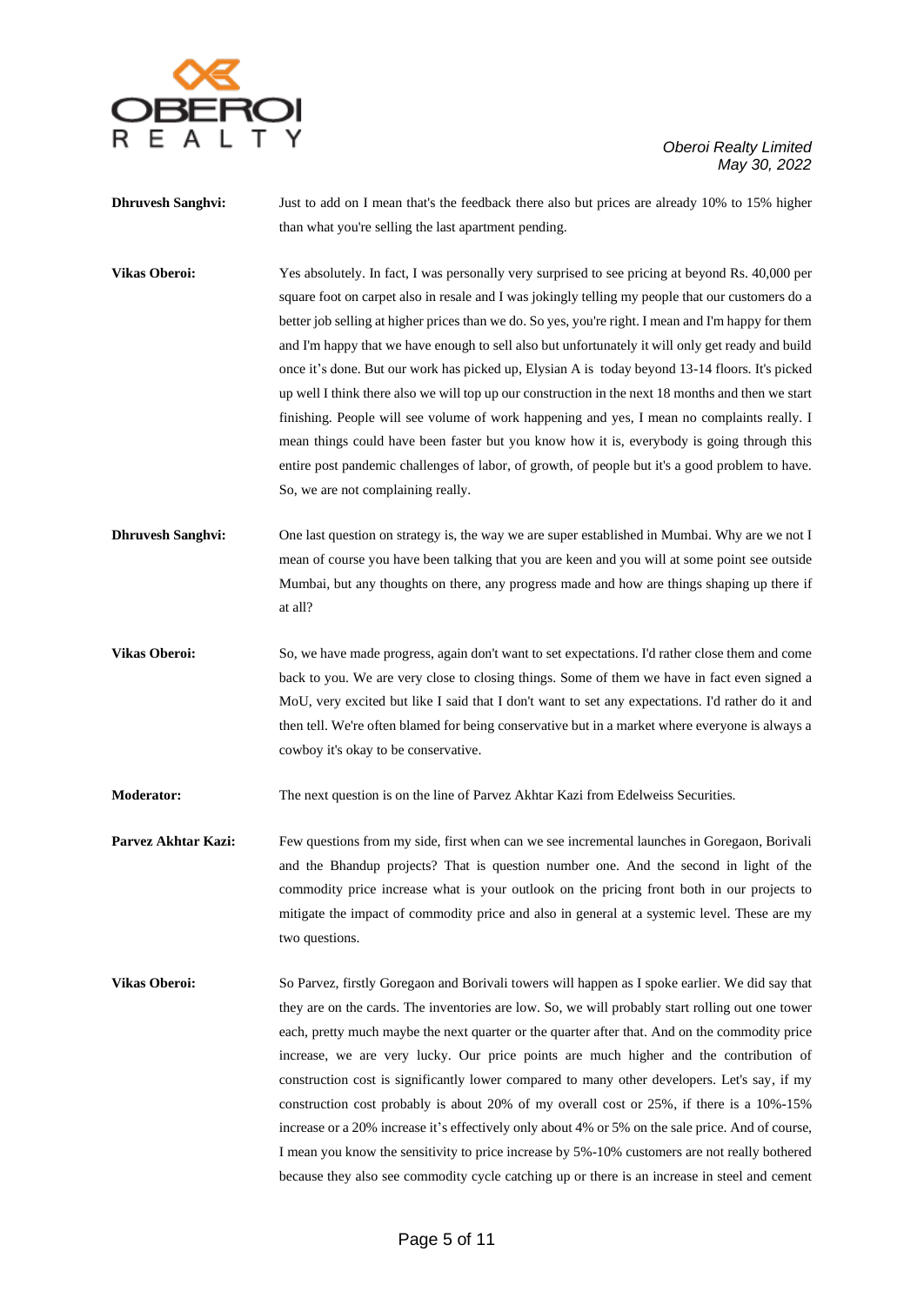

prices. They don't mind that increase. We have actually introduced projects with higher pricing and we have had no resistance at all. We' are not very unduly worried about commodity, only wherever developers are selling at lower price and where the construction cost contributes probably 50%-60% of sale price they have to really worry. So yes, that's my two bit.

**Parvez Akhtar Kazi:** Lastly, any update on the Bhandup land that we had acquired. When can we see a launch there?

**Vikas Oberoi:** Bhandup, we will probably be doing it in a different way. We will be using it to generate FSI for our other project. We may not do a direct sale on Bhandup but we want to do some sort of a PAP project which will enable us to generate FSI and that's what we are really looking at.

**Moderator:** The next question is from the line of Samar Sarda from Axis Capital.

**Samar Sarda:** I had a couple of questions on Peddar Road and Kolshet Road, since like our shareholding in the project is high, shall we assume that all approvals and premiums are also to be borne by us?

**Vikas Oberoi:** The answer is yes but there is not much of a premium to be paid in both the projects as such and they are very very good projects. We really like the, I mean it's a good project I would say, very balanced and really happy having done that.

**Samar Sarda:** There's also some like news-flow that looking to acquire another 7 acres next to OGC in Thane given the increase in FSI and the amount of FSI we're getting there. If you could help us understand that thought process.

**Vikas Oberoi:** No, nothing. I mean we are not acquiring any new land anywhere as yet.

**Samar Sarda:** Fair enough. Just a bookkeeping question for Saumil. Saumil, the balance cost to complete a Tower A and B at Three Sixty West. Could you just help with that number please?

**Saumil Daru:** Balance cost to complete on Tower A and B, I can check on that and come back to you.

**Moderator:** We'll move onto the next question. That is from the line of Rahul Jain from Dolat Capital.

**Rahul Jain:** Just have a couple of questions; first is on the Thane micro-market. If you can share your thoughts on the strategy in this particular micro-market, is it to go deep into the micro-market or is just like some of the peers or the new land acquisition is just a one-off opportunity?

**Vikas Oberoi:** No, so frankly let me tell you, all our land acquisitions are opportunistic. We do not buy land unless and until we know that you're going to make money and the strategy is very simple. Kolshet Road and this Pokhran Road don't really compete with each other. They are both different markets as far as price points go. We are happy to be in both these price points. We thought that they will complement each other. Yes, as far as quality goes, we will be doing both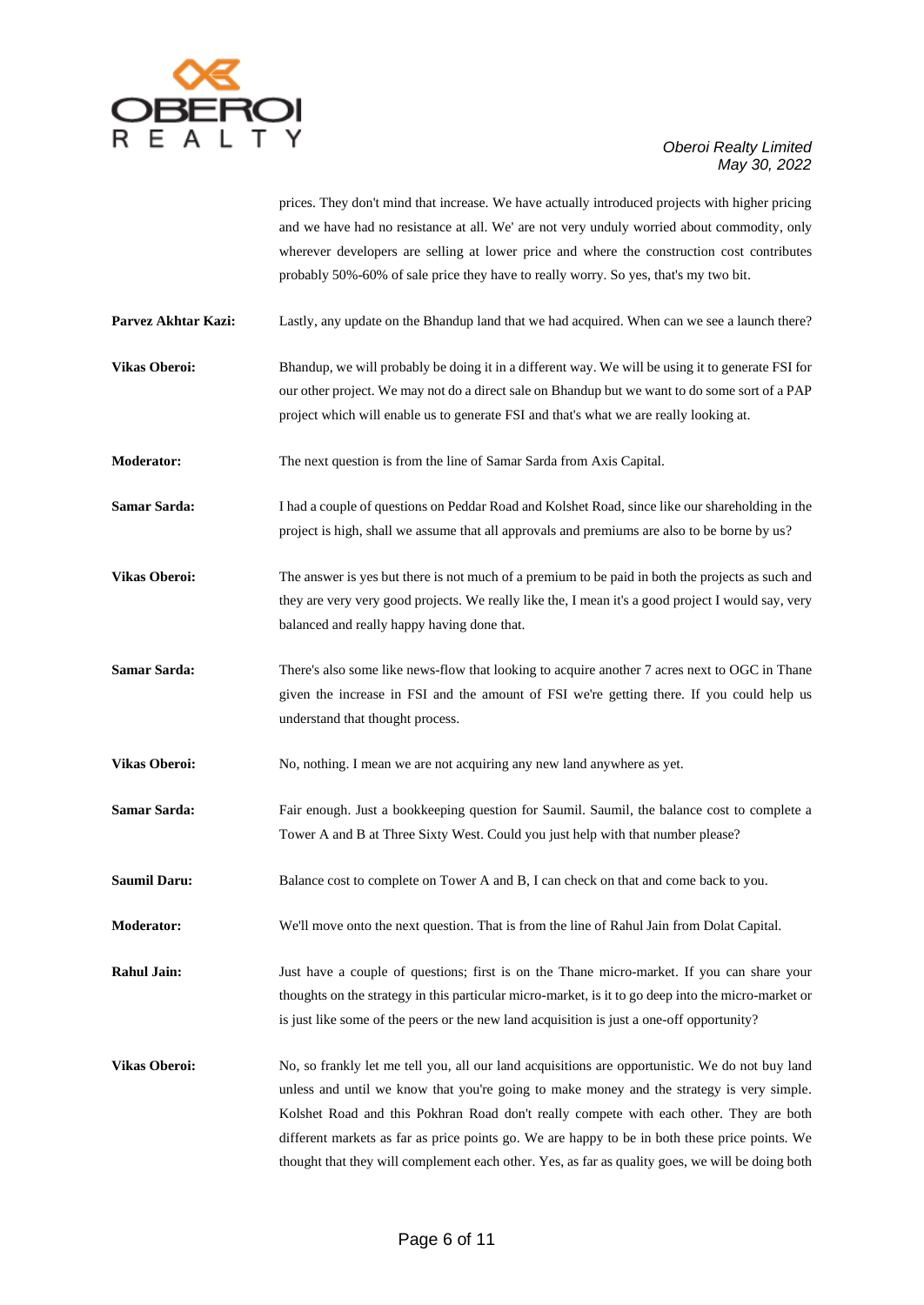

these projects in the same Oberoi Realty style. We will make sure they are both comparable in terms of quality, but location will drive the area, and the ticket size and the price. And that's what we have been doing really and we will do that.

**Rahul Jain:** That's very clear. My second one is on Mulund. Just a data keeping one, how much CAPEX is pending there?

**Saumil Daru:** So technically it's not a CAPEX, it's an OPEX. If you look at it, we have already told you that Mulund is about 70% complete. The remaining 30% you can…so between the two projects put together it will be about a Rs 400 to 450 crores which will be pending.

**Moderator:** The next question is from the line of Sameer Baisiwala from Morgan Stanley.

**Sameer Baisiwala:** First question is on update on the Glaxo Worli land.

**Vikas Oberoi:** Again, we originally wanted to do commercial and then pandemic happened, post that obviously we thought that we should do resi because resi is doing really well. Now again markets say that retail is back, offices are back. Frankly on a side note I'll probably call you and check with you what should one be doing, pretty much confused. We now have both plans ready and both make a very compelling business decision. Again, like I said that maybe within this quarter we will take a call and move on.

**Sameer Baisiwala:** The second question is on Mulund sales momentum, it looks like we did pretty nice 65-70 units, maybe higher than last few quarters. So, anything that's helping us in Mulund?

**Vikas Oberoi:** So, there are two things I'll tell you. One and you're so right. I used to always compare Mulund to Borivali and I thought that it's always doing 60% or 70% of what Borivali does but somebody did tell me and I was actually even reading somewhere that one of the social media chats, where they said that this is probably by far the best project in Mulund. I kind of resonate and agree not just because it's my project but it's really-really turned out well. Today we've also started taking people to the actual apartment and from there they can see the landscape, they can see the clubhouse that we've done so on and so forth. I can tell you very safely that this year could be the year for Mulund and we have a lot to sell and I'm very hopeful that it will really really do well, so it is great.

**Sameer Baisiwala:** Just final question, you have taken a Rs 3500 crores approval for a fund raise, 2000 equity. Anything more to it or it's just enabling resolution?

**Vikas Oberoi:** I'll let Saumil answer this. He's not spoken a word since we started.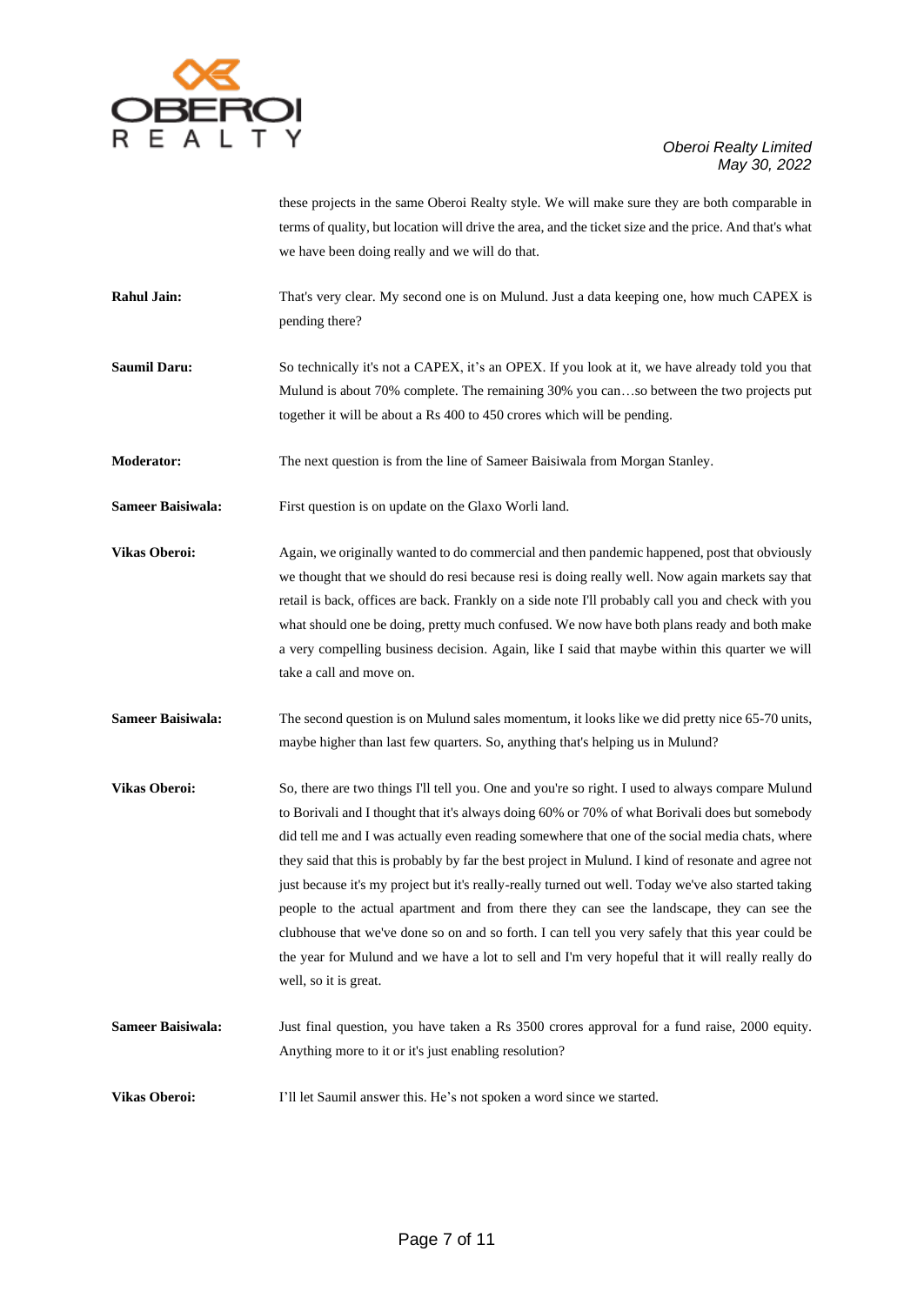

- **Saumil Daru:** We have been doing this for many years now kind of continuously, so this is as you pointed out only an enabling resolution that's about it. I don't want anyone to read anything more into it than the fact that it's just an enabling resolution.
- **Moderator:** The next question is from the line of Manish Gandhi from KPNK Investments.
- **Manish Gandhi:** My first question is regarding Worli Three Sixty and due to the time, we have lost in last 1 year how do you see still the demand? Because many buyers who must be in the market, they might have also bought somewhere and of course related to that, why would now we sell at the price we were selling, we should be much-much higher?
- **Vikas Oberoi:** So, Manish, you have answered your question with the answer I would have given to you that we have lost nothing, we have only gained. I mean we'll get a much higher price as you rightly said. So, I mean frankly sometimes these things help you, not always. We never predicted this would happen but since this has happened, it's a humongous opportunity and we are already closing deals at 30%-40%-50% higher than what we were hoping we would sell at. So, we are not complaining, we are salivating literally.
- **Manish Gandhi:** And one more question on the competition; not the competition in selling but the competition in doing things and buying land. So last 1-2 year because of whatever the tailwind in the sector and premium and I have seen in the suburbs every second building is out for the other redevelopment. The other developers are having much better cash flow. How do you feel land buying or the JV opportunity compared to say 2 years back?
- **Vikas Oberoi:** Again, I'm not really complaining but everybody kind of almost complains about the way we go about doing our business development and yet we continue to be most profitable and churn out projects. So, I, I think we have a very good formula for buying land and the way we go about doing it. I wouldn't want to change much on this. We want to remain opportunistic. We want to buy land which is large and which has scale or which is strategic and don't want to go in for like what everyone else is doing. It's not that. Our strategy's never been that. We will continue to be doing what we do best.
- **Manish Gandhi:** No, I understand that. I was just asking a general question not as I say, it's not a competition to us, was on the market side but anyways and the last one is on Commerz 3 and I suppose we are having a small building also coming next to it, Commerz 4 or any updates on how the demand is moving over there?
- **Vikas Oberoi:** So again, like I said that the window for commercial offices has suddenly opened up. Every company in the world has realized including the Apples and the Googles of the world that they need people on ground and in the office, not working from home. So, the demand for offices are also spiraled up and you have to remember that production for offices was literally like not happening in the past 3 years because people didn't know where the markets are going. There is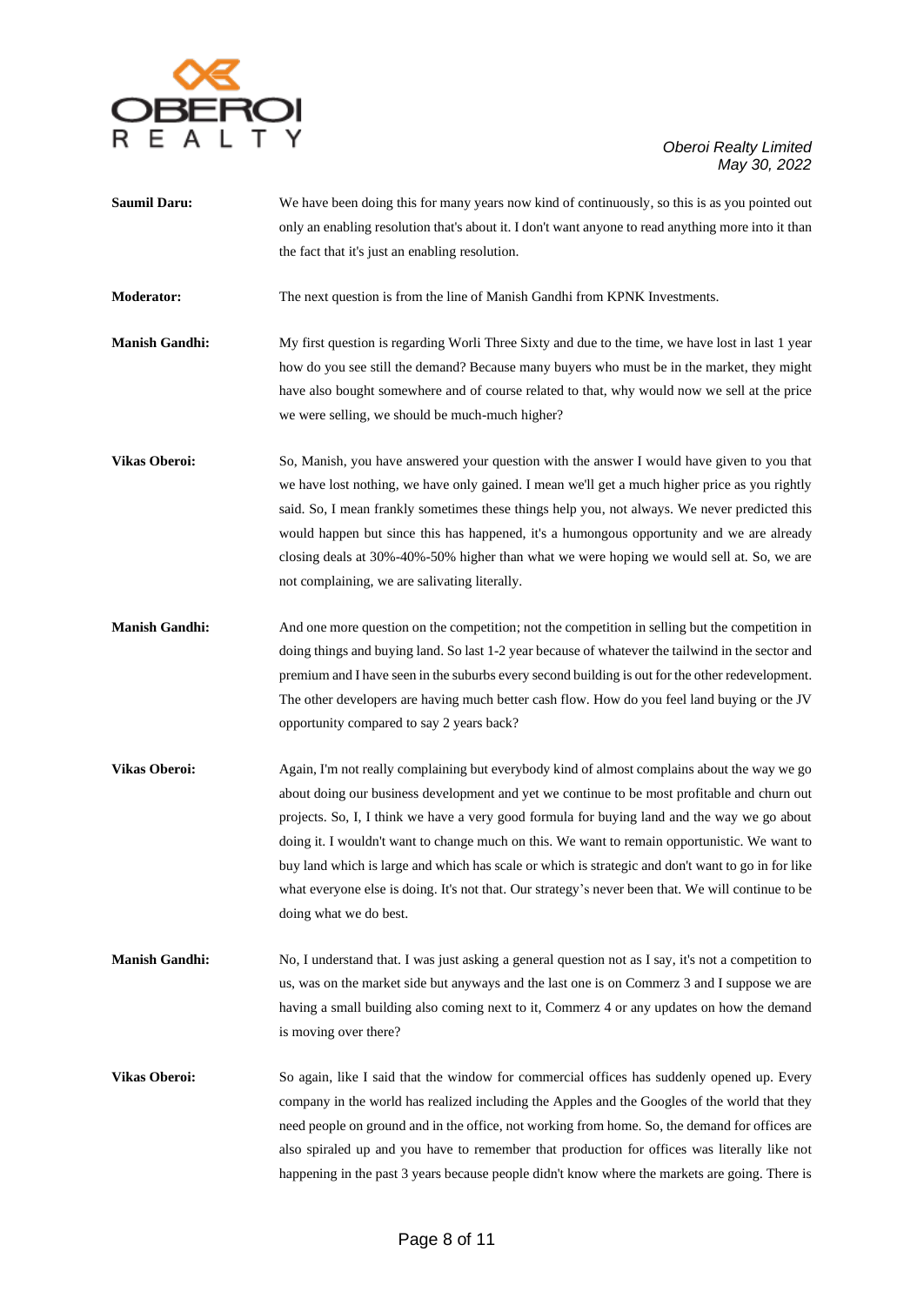

no Commerz 4. The building that you physically see with your eyes is only an annex to Commerz 3. It's a part of Commerz and so again to answer, the demand is back. We have now focused our team that is going to look after all our commercial development and so yes.

**Manish Gandhi:** And to end the last small question can I squeeze in?

**Vikas Oberoi:** Yes, please.

**Manish Gandhi:** On Tardeo, are we waiting to expand the project by redeveloping the nearby buildings or something like that? Because I was initially also skeptical that you would do that as you forecasted?

**Vikas Oberoi:** Yes. Why not, yes-yes, we will do that.

**Moderator:** Ladies and gentlemen we will be taking the last question that is from the line of Parikshit Kandpal from HDFC Securities.

**Parikshit Kandpal:** My first question is on the redevelopment projects. You had said that you will look at a separate team and every year you look to add some seven-eight projects in each of these and a delivery of Rs. 1,000 crores plus you will have a non-MMRCEO appointment. So, where are we on that?

**Vikas Oberoi:** Let me first tell you there is a separate business head for commercial. We have a separate CEO for our mall business. So, these are businesses that are within our hand. We have a separate BD Head for redevelopment. Again, I don't know whether you were a party to that. We as a company don't want to like talk about projects which are not only not signed, I mean of course some of these projects are signed but until they reach a stage where development takes place. So, you will be happy that few very large redevelopment projects are signed but not at a stage where I want to introduce them to the world and say that oh these are things that we are doing. Let them happen, then we will announce and as far as the external non-MMR region we, like I said that we again have a MoU signed, we are close to closing a large land deal but again until they happen, we wouldn't want to make them a part of our commitment and list, but we're looking at this with the same vigor and velocity. So, just to kind of tell you that.

**Parikshit Kandpal:** But cumulatively put together both the opportunities would be like if you can quantify in terms of GDV how much would be opportunity will be cumulative?

**Vikas Oberoi:** Frankly much more than what I told you but like I said, I don't want to set expectations. I want to rather do it. They are much larger than what we committed.

**Parikshit Kandpal:** These will be like NCR or if you can specify NCR or in Southern region?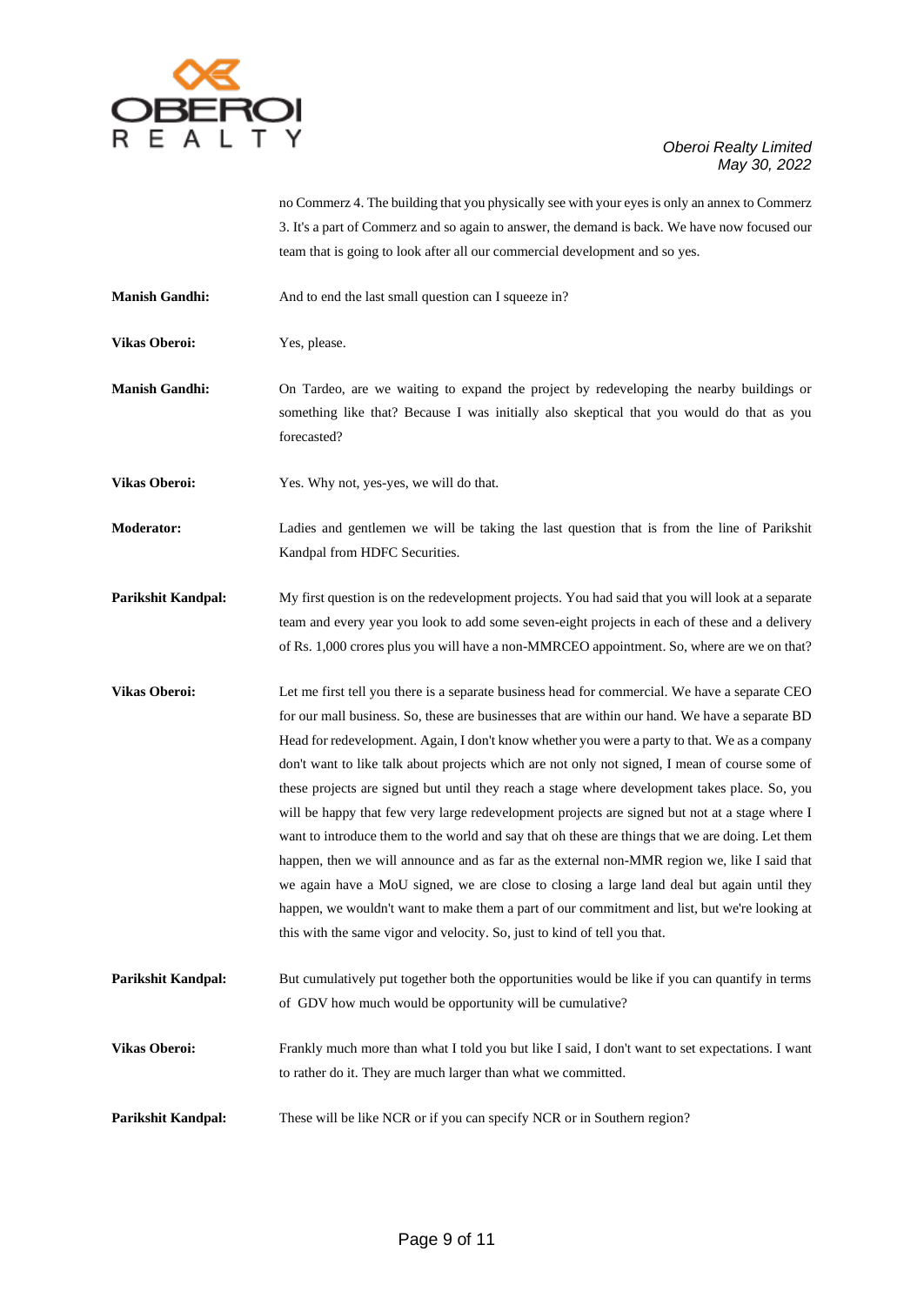

- **Vikas Oberoi:** Let it happen. I'll surely come back to you. You know like I said that we are conservative. I would rather do that and then lead the market into believing something. I would rather have it in hand and then talk about it.
- **Parikshit Kandpal:** Because the last year Vikas you said that you are relooking at the office space, again office and retail space. So, within the Worli micro market plus you have some land in Borivali which earlier you had as a fresh land to do commercial office. So, will this office or retail if at all you rethought will be limited to MMR or you look at going into other markets like Southern markets or the NCR market as well? So, are all opportunities you looked at or if at all we revise this it will be in MMR?
- **Vikas Oberoi:** We now have a specific team looking at commercial opportunity and the mandate is very clear that ensure leasing of Commerz III, management of the assets, making sure that the rentals are taken care of, customers are serviced and as you rightly predicted, there'll be business development. We are very-very happy to look at land parcels elsewhere. My team is looking at Bangalore, they're looking at NCR but again I mean please don't ask us in the next quarter what happened to that? Because this is like literally exploratory, and we are open to doing that. We want both commercial and malls to be a strong vertical of ORL and then we will do it. So as a company when we are growing, we're making sure that these verticals are in good hands and they have their own legs to travel through the distance it has the ability to, so this is there. We have a project in Mulund also where we will be doing offices. We've got Borivali, these are two projects which are within our hands. We might do Thane, again commercial this thing. So, there is a lot of opportunity but again like I said that we will speak about them when they reach the right stage.
- **Moderator:** Ladies and gentlemen, that was the last question. I now hand the conference over to the management for their closing comments.
- Vikas Oberoi: Thank you all for taking time for this call, we take your feedback. We take your feedback very seriously and we would encourage you to continue to give your input. Our teams are always available to interact and speak with you. If you have any further feedback to share or any questions, feel free to connect with us offline as well. Thank you once again and have a great day ahead.

Saumil Daru: Thank you everybody.

**Moderator:** Thank you. Ladies and gentlemen on behalf of Oberoi Realty that concludes this conference call. We thank you for joining us and you may now disconnect your lines. Thank you.